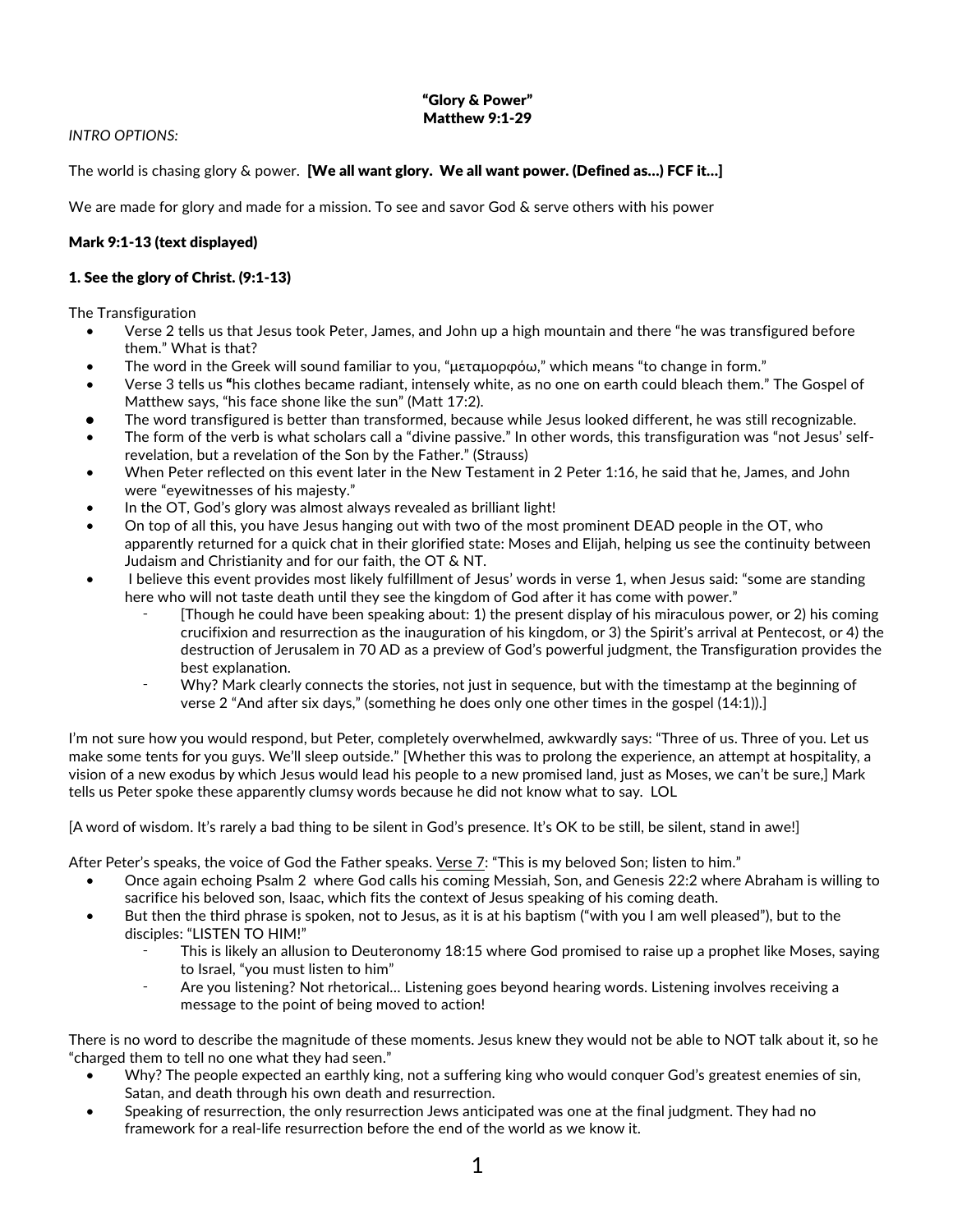- To add to their confusion, they ask in verse 11: "Why do the scribes say Elijah must come first (before resurrection and restoration)?" The final words of the OT in Malachi 4:5-6 prophecies Elijah would return.
- And Jesus does two things in verses 12-13: 1) He connects his death with the coming of Elijah to restore all things. In other words, restoration will be accomplished through Jesus' death (Strauss). 2) He says Elijah has come, pointing to the coming of John the Baptist, who came in the spirt and power of Elijah (see Luke 1:17) to make the way for Jesus.

With everything going on in this majestic story, here is the point: Jesus is glorious. Jesus is God.

- The Transfiguration served as a theophany, a manifestation of the divine glory of Jesus.
- The Transfiguration confirmed Jesus' identity as the Messiah, through the appearance of Moses and Elijah.
- The Transfiguration confirmed Jesus' identity as the Son of God, with God the Father's voice speaking from heaven.
- Not to mention, all of the allusions to the the superiority of Jesus being the True and Greater Moses who will lead his people on a new and greater Exodus that will bring them to an eternal redemption.

[Scholars debate whether this was a revelation of Jesus preincarnate glory he enjoyed as the eternal son of God (in other words, before he was born to the Virgin Mary) or a preview of his resurrected glory (9:9), which is a precursor of the glory he will reveal when he comes again in his second coming (8:31). But sometimes, even scholars overthink it. :) I believe the answer is: all of the above!]

But there's more! The text is written primarily from the perspective of the disciples. This event served as an unforgettable reminder: our Rabbi, our Teacher, IS GOD! And what did a vision of glory do for them? The same as it will do for us!

What happens when we see glory?

- Please listen… Seeing glory equips us for the highest highs and the lowest lows. Seeing the greatness of Jesus, a radiance that outshines all other competitors, equips us to pursue the greatest good and persevere through the most difficult suffering. Think about it…
- The disciples will soon face their greatest test, as their mentor and messiah will die on a Roman cross! Glory will keep them moving forward.
- They are going to receive their greatest assignment. Take this message to the entire world! Glory will inspire them to pay the price and fulfill the misison.

How do we see glory? Look up. Lock eyes w Jesus… in Worship, in the Word (1M min - 2021 Vision), [throughout your day… in prayer….], practicing the pause throughout your day, silence & solitude (enjoy New England this summer - but do it with Jesus )

T: Glory prepares us for anything we'll face, and that is what we see in vv. 14-29

## Matthew 9:14-29 (text displayed)

\_\_\_\_\_

# 2. Seek the power of Christ. (9:14-29)

STORY Highlights:

- We got disciples and scribes arguing, a father in crisis, because his son is being tormented by a demon that makes him deaf, mute and experience what sounds like epileptic seizures.
- On top of all that, the disciples attempt to help the boy (they do have some experience in casting out demons after al). We should applaud their attempts, but Mark tells us that in this moment, the demonic influence present in the boy's life outstripped their ability to cast him out.
- The boy's problem, needed the power of Jesus.

T: There are two "can't miss" truths from this story.

1) Jesus lived with a different level of power.

- Central to this story is the idea of ability or power.
	- Verse 18: The disciples were "not able" to cast out the demon. All 9 attempted?
	- ⁃ Verse 22: The father says, "If you can…" if you have the ability, the power.
	- ⁃ Verse 23: Jesus turns his words on him, "If you can! All things are possible for the one who believes."
	- Verse 29: Jesus says, in his private conversation with his disciples, "This kind cannot be driven out by anything but prayer."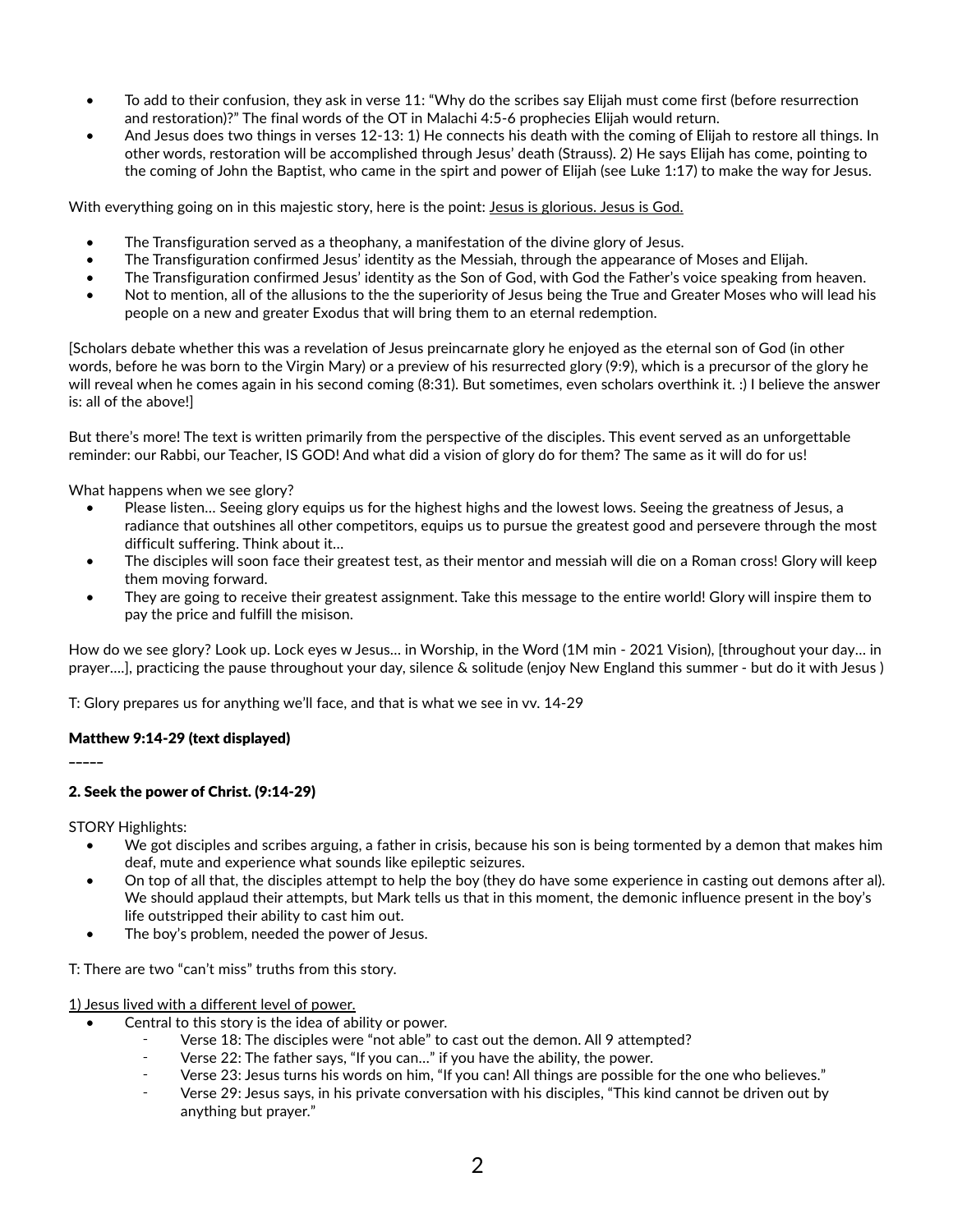- ARG: You may say, "Tanner, that was Jesus. What's that got to do with us? Jesus is God, he does "God things." Steph gonna Steph, Jesus gonna Jesus."
	- Though fully God, Jesus was also fully man. Everything he did in his earthly ministry was through the anointing and power of the Holy Spirit.
	- Implied here is the disciples could have dealt with the demon but did not.
	- Holy Spirit is God, and God is in us, and God in us is still doing God things. Spirit gonna Spirit!
- But what about levels of power?
	- Static view of the Spirit and his power at work through us is unbiblical. The Spirit is dynamic.
	- Scripture bears this out, not only here in Mark 9, but in places like Romans 12:6-8 (exercise gifts in proportionate ways).
	- ⁃ Degrees of glory (2 Corinthians 3:17): not just fruit but ministry effectiveness and power.
	- ⁃ Luke 11:13 our theology of the Holy Spirit. There's always more. God is an infinite God.

T: Jesus lived with a different level of power, and…

2) Power comes from the place of prayer.

- 28-29 Story… Disciples can't believe what they've seen. What are we missing?
- "If you ever want to humble a person, ask them about their prayer life." Dr. Lawless. (3 stories, 3 words)

## Prayer precedes power!

- Prayer consecrates our hearts. (2, 15)
	- Consecration means being "in a sacred condition." It means to be "set apart."
		- We see evidence of his consecration in an extreme manner in *verse 15*. The words "greatly amazed" here mean a "trembling astonishment that verges on alarm." [[Grant Osbourne says, "Some attribute this simply to Jesus's startling appearance, but it is better in this setting to attribute it to the likelihood that his clothes and countenance still glistened, and the wonder of the transfiguration is transferred to this scene, reminiscent of Moses's glowing countenance when he came off the mountain (Exod. 34:29–35)"]]
		- Where did that come from? Verse 2. What was Jesus doing on the mountain? Luke 9:28-29 tells us: "went up onto a mountain to pray. As he was praying, the appearance of his face changed."
		- Prayer changes us! (2 Cor 3:17-18)
- Prayer clarifies our vision. (19-23)
	- Jesus is lamenting in verse 19. "How long..." "How long..." Why? He saw the world as it should be and as it was better than anyone. He saw the gap between which is what moved him to compassion (22).
	- Prayer is sitting in God's light. God's light brings God's sight, "spiritual wisdom and understanding (Ephesians 1:15-23)

These first two are all about locking in with God, gaining his heart. When we get his heart, it moves us to respond as he would respond.

- **Prayer increases our faith.** (19, 23-24)
	- ⁃ "The role of faith is mentioned specifically in at least twenty-seven miracle accounts in the Gospels." Jordan Seng
	- ⁃ Verse 19. "O faithless generation…"
	- Verse 23-24. If you lack faith (and we all do), pray like the father... "I believe, help my unbelief." "I've got this much faith God, give me more."
	- My friend Adam says: "God's disposition toward us is always to bless us, but that may not always be his will." Let God's disposition drive your prayers for the possible.
- Prayer emboldens our actions. (25)
	- Faith flowing from the place of prayer moves us to action. It moves us to take risks, to step out and serve people.
	- ⁃ "Take a risk! Your Father is the king of the universe." T.J. Tims

*Conclusion*: Inadequacies. Weakness. Failures.

1 Corinthians 4:14-20 — "For the kingdom of God is NOT a MATTER of TALK, but POWER." (4:20)

Not talk. POWER.

Acts 1:8. Luke 24:49. Matthew 28:18-20